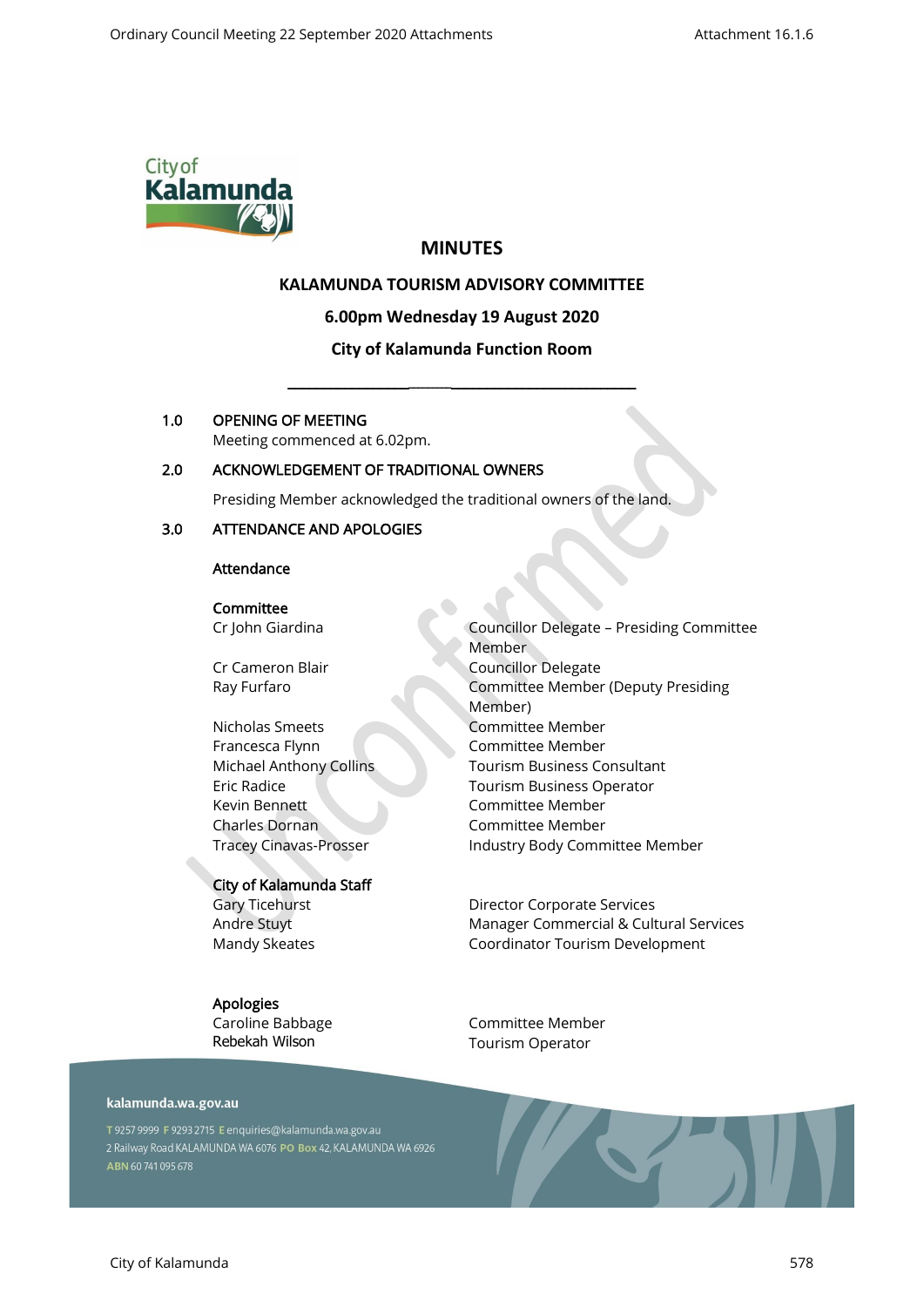Minutes – 19 August 2020

### 4.0 DISCLOSURE OF INTERESTS

#### 4.1 Disclosure of Financial and Proximity Interests:

a) Members must disclose the nature of their interest in matters to be discussed at the meeting. (Section 5.65 of the Local Government Act 1995) b) Employees must disclose the nature of their interest in reports or advice when giving the report or advice to the meeting. (Section 5.7 of the Local Government Act 1995)

Nil disclosures

### 4.2 Disclosure of Interest Affecting Impartiality

a) Members and staff must disclose their interests in matters to be discussed at the meeting in respect of which the member or employee has given or will give advice.

Nil disclosures

### 5.0 BUDGET 2020/2021 PRESENTATION

Director of Commercial & Cultural Services presented the 2020/2021 Budget.

| Questions raised:                            |                         |
|----------------------------------------------|-------------------------|
| How much money is in the Crisis Relief Fund? | \$1 million             |
| How much money is in the Reserve?            | \$1 million             |
| Is this the same money?                      | No 2 separate reserves. |

How has the street tree program been affected? Taken on Notice.

Tracey Cinavas-Prosser questioned the guidelines for funding and commended the City of Kalamunda on providing tourism businesses with a funding avenue.

Tracey Cinavas-Prosser requested information on how many tourism operators had accessed the City of Kalamunda's COVID19 relief funding. Taken on Notice.

Francesca Flynn requested some clarification around Budget figures – was the 20% decrease in Revenue a projected figure? Director of Corporate Services confirmed this to be the case.

Charles Dornan asked whether the City of Kalamunda were seeing defaults on rates. Director of Corporate Services advised that first instalments of rates had only recently closed so no information currently available.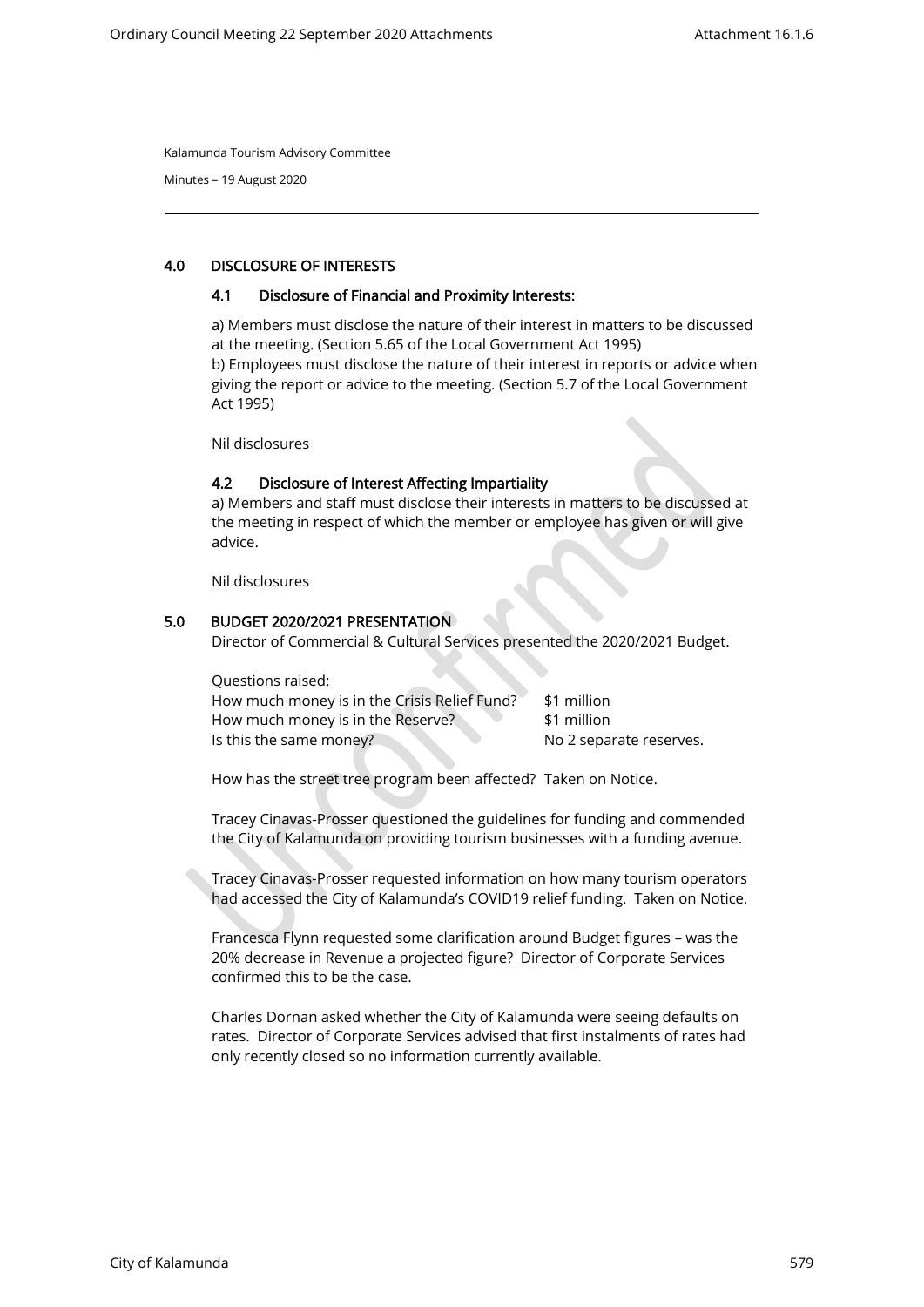Minutes – 19 August 2020

## 6.0 TOURISM ACHIEVEMENTS AND PARTNERSHIPS

Manager of Commercial and Cultural Services presented and reflected on the actions and achievements of the Tourism Development Team during FY19/20 including actions undertaken during.

### 7.0 DESTINATION PERTH WORKING RELATIONSHIP

The CEO of Destination Perth gave some commentary around Tourism in Western Australia at this time, advising that it is currently a very crowded market with everyone vying for the same 1.5 million visitors. Destination Perth has a large well established audience with over 250,000 followers on Facebook which the City of Kalamunda is encouraged to tap in to.

Tourism operators to be reminded to become a member of Destination Perth and to send through offers for their business.

CEO of Destination Perth mentioned the good work that the City of Kalamunda has been undertaking and encouraged the City to always contact Destination Perth to see if there was any funding/leverage that could be offered.

City of Kalamunda to look at using the #seeperth where appropriate so that Destination Perth can pick up and repurpose, it was also requested that imagery be sent through. It was noted that the Wander out Yonder campaign was due to finish at the end of September and there is a new campaign in the pipeline which will be shared with the Committee once it is readily available.

Destination Perth have a new Digital Asset Management Platform which will become available shortly.

Guru Productions who film Destination WA have a special offer for Local Governments through Destination Perth. Coordinator of Tourism Development advised that the Perth Hills Tourism Alliance are currently looking at this.

Destination Perth AGM is in October and it was highlighted that there is a new Board Member from Chittering with an interest in the Perth Hills development.

## 8.0 UPDATE

• SIGNAGE AUDIT - during COVID19 shutdown this project was brought inhouse and staff were redeployed. The project is ongoing and the Committee will be provided with a final report. Ray Furfaro requested further information on the signage in Pickering Brook which is being facilitated by the Historical Society. This was taken on notice.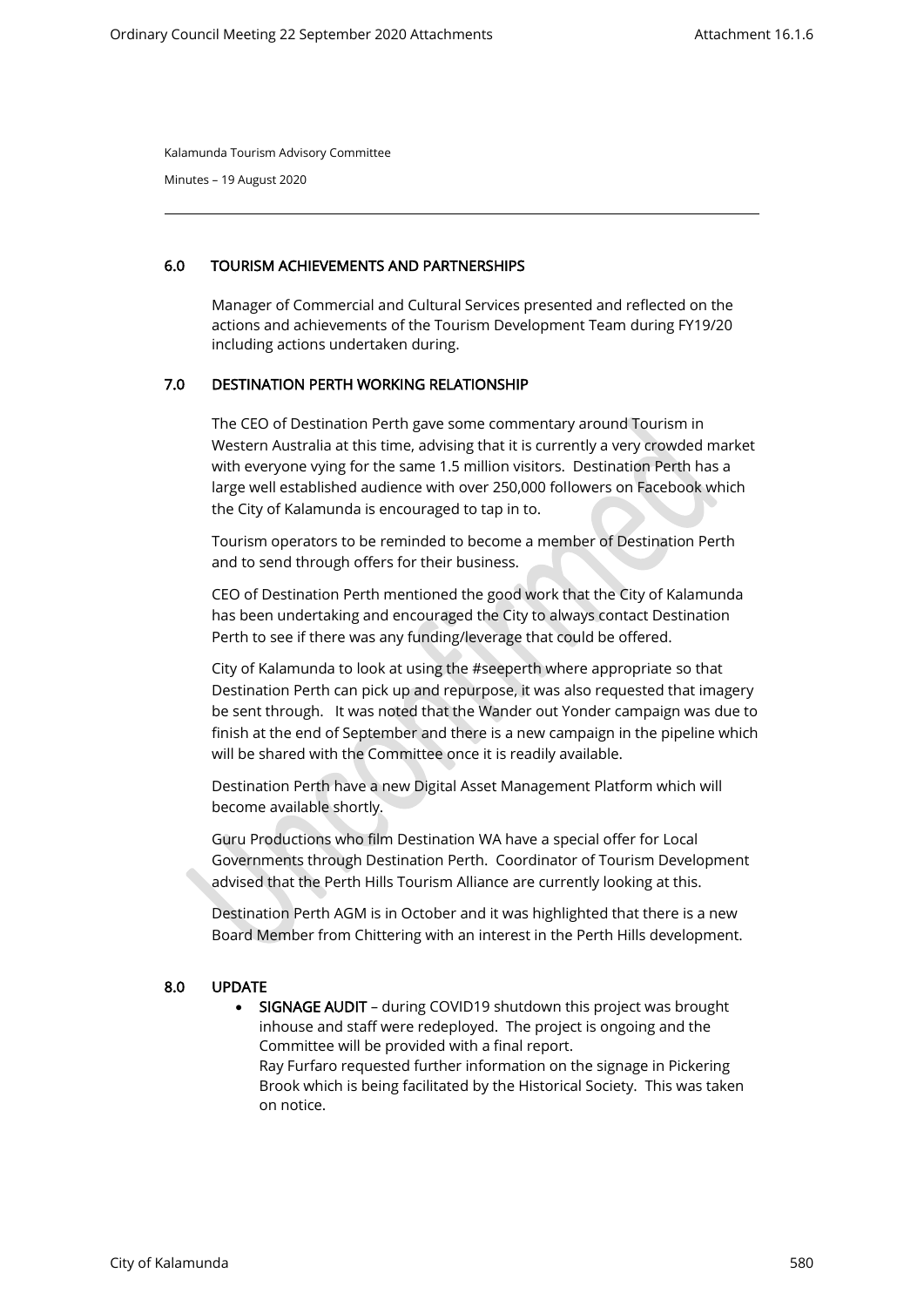Minutes – 19 August 2020

- VENUE CAPACITY Manager of Commercial & Cultural Services talked to this point and was keen to glean the thinking behind this request. It was identified that there were concerns that Visitors are encouraged to visit the region and then may find there was not sufficient capacity. Discussions ensued with regards this item highlighting the challenge of expanding operating days. There was a query as to whether venues may be challenged due to operating in water catchment areas. Manager of Commercial & Cultural Services to complete further investigations.
- ZIG ZAG SCENIC DRIVE Cr Blair gave an update on the status of the Zig Zag Scenic Drive. This is a jewel in the crown for City of Kalamunda but due to inappropriate behaviour the drive has been temporarily closed and the City is seeking community feedback. To date over 700 people have completed the Engage Kalamunda Survey with an estimation that around 1000 people will have engaged in the Survey by the closing date. Some facilities will need to be developed on the Zig Zag Scenic Drive if it is to be reopened. Francesca Flynn queried whether there was any chance of the Zig Zag Railway being reinstated, this is not currently on the radar.
- COMMITTEE CODE OF CONDUCT was a link on the minutes for the last meeting, provided in August 2020.

### 9.0 DISCUSSION RE TOURISM PRIORITIES FOR 2020/2021

The Advisory Committee were asked to identify three priorities each for the 2020/2021 budget period. It was recognised that this was a difficult task given an unknown/constrained budget. Priorities would look very different if there were \$500 compared to an unlimited budget. Committee Members concurred that throughout all of the Tourism Development Strategy Consultation entry statements had been highlighted. The Director of Corporate Services suggested that a suite of questions be crafted around the budget offline and provided to the Committee. Members were then requested to write in to the Coordinator of Tourism Development with their suggestions.

# 10 PERTH HILLS TOURISM ALLIANCE UPDATE

Members of the Kalamunda Tourism Advisory Committee were given a preview with regards the Tourism Alliance Branding. Members were advised that this is a confidential item.

## 11 MARKET LED NATURE BASED TOURISM OPPORTUNITIES

It was highlighted that this offering from the State Government was aimed at Operators and had a very tight deadline of 11 September 2020.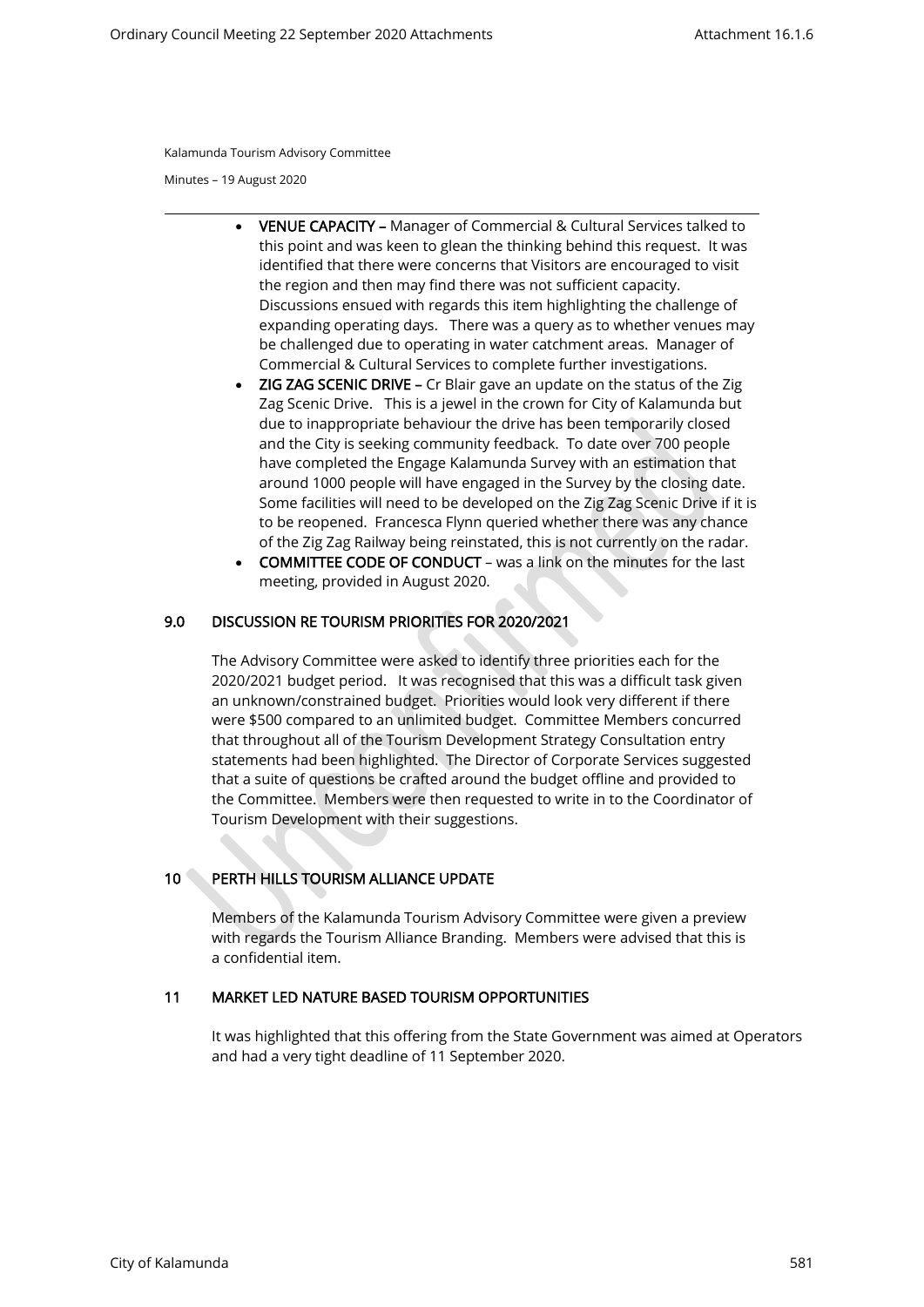Minutes – 19 August 2020

Francesca Flynn requested confirmation that the City of Kalamunda would give Local Government support and buy in. It was confirmed by the Manager of Commercial and Cultural Services that the City of Kalamunda would be comfortable assisting operators.

### 12 CONFIRMATION OF DATES FOR MEETINGS 2020/2021

Wednesday 18 November 2020 Wednesday 17 February 2021 Wednesday 19 May 2021

## 13 ANY OTHER BUSINESS

Nic Smeets advised that he had arranged some costings for a possible upgrade to Lions Lookout and that it was in the region of \$500 000.

Cr Blair gave an update on the new Trails Loop Mountain Bike track which commences at the Bibbulmun Track and continues through to Pickering Brook. It is a 20km ride and should increase the number of Mountain Bike riders to the area.

#### **CLOSURE**

The Presiding Committee Member closed the meeting at 8.02 pm

I confirm these Minutes to be a true and accurate record of the proceedings of this meeting.

Signed: ……………………………………………. Presiding Member

Dated this ……………. Day of ……………………….2020